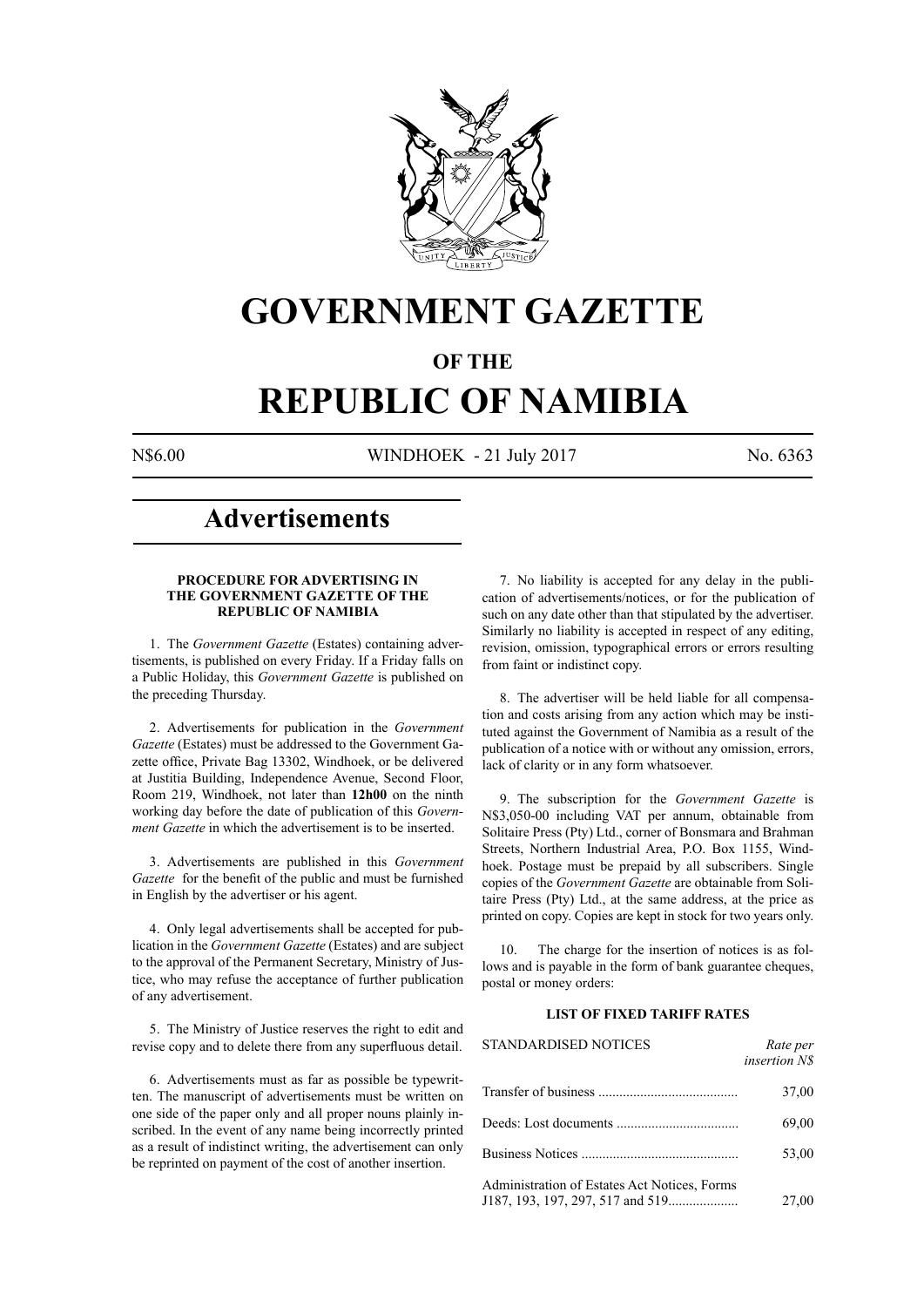| Insolvency Act and Companies Act Notices:                                                                                                                                                               | 48,00  |
|---------------------------------------------------------------------------------------------------------------------------------------------------------------------------------------------------------|--------|
| N.B. Forms 2 and 6 additional statements according<br>to word count table, added to the basic tariff.                                                                                                   | 333,00 |
| Naturalisation notices (including a reprint for the                                                                                                                                                     | 27,00  |
| Unclaimed moneys - only in the <i>Government</i><br>Gazette, closing date 15 January (per entry of                                                                                                      | 13,00  |
|                                                                                                                                                                                                         | 53,00  |
|                                                                                                                                                                                                         | 27,00  |
| NON-STANDARDISED NOTICES                                                                                                                                                                                |        |
| Company notices:                                                                                                                                                                                        |        |
| Short notices: Meetings, resolutions, offers of<br>compromise, conversions of companies, voluntary<br>windings-up, etc.: closing of members' registers<br>for transfer and/or declarations of dividends | 120,00 |
| Declaration of dividends with profit statements,                                                                                                                                                        | 267,00 |
| Long notices: Transfers, changes in respect of<br>shares or capital, redemptions, resolutions,                                                                                                          | 373,00 |
|                                                                                                                                                                                                         | 120,50 |

#### **FORM J 187**

#### **LIQUIDATION AND DISTRIBUTION ACCOUNTS IN DECEASED ESTATES LYING FOR INSPECTION**

In terms of section 35(5) of Act 66 of 1965, notice is hereby given that copies of the liquidation and distribution accounts (first and final, unless otherwise stated) in the estates specified below will be open for the inspection of all persons interested therein for a period of 21 days (or shorter or longer if specially stated) from the date specified or from the date of publication hereof, whichever may be the later, and at the offices of the Master and Magistrate as stated.

Should no objection thereto be lodged with the Master concerned during the specified period, the executor will proceed to make payments in accordance with the accounts.

1555/2016 ALMACIN Vanessa Rachel, No. 6 Park View Court No. 6, Hage Geingob Street, Walvis Bay. Walvis Bay. Windhoek. Malherbe Associates Inc, P.O. Box 985, Walvis Bay.

232/2017 PRETORIUS Andries Petrus, 2501085- 019086, Durbanville, South Africa. Windhoek. Advance Wealth Management (Pty) Ltd, P.O. Box 86568, Eros, Windhoek.

433/2015 MBUENDE Priscilla, 74050100134, Okahandja. Windhoek. FNB Trust Services Namibia (Pty) Ltd, P.O. Box 448, Windhoek, Namibia.

540/2017 SHIGWEDHA Friedolf Diogenus, 231- 21600168, Erf No. 6138, Katutura, Windhoek. Windhoek. Liquidators' and other appointees' notices …..… 80,00 Gambling house licences/Liquor licences ........... 120,00 SALES IN EXECUTION AND OTHER PUBLIC SALES: Sales in execution ………………………......…. 207,00 Public auctions, sales and tenders: Up to 75 words …………………….…….......… 69,00 76 to 250 words ……………………….….......... 171,00 251 to 350 words …………………….……........ 253,00 ORDERS OF THE COURT

#### Provisional and final liquidations or sequestrations ……………………................….. 157,00 Reduction of change in capital mergers, offers of compromise …………………………............. 373,00 Judicial managements, *curator bonis* and similar and extensive *rule nisi* …………………….….... 373,00 Extension of return date ………………….......... 48,00 Supersession and discharge of petitions  $(J.158)$ ..  $40,00$

The charge for the insertion of advertisements other than the notices mentioned in paragraph 10 is at the rate of N\$13,00 per cm double column. (Fractions of a cm must be calculated as a cm).

12. No advertisements shall be inserted unless the charge is prepaid. Cheques, drafts, postal or money orders must be made payable to the Ministry of Justice, Private Bag 13302, Windhoek.

Windhoek. FNB Trust Services Namibia (Pty) Ltd, P.O. Box 448, Windhoek, Namibia.

248/2017 DU TOIT Gersina Adriana Wilhelmina, 26082200152, Otjiwarongo. Otjiwarongo. Otjiwarongo. FNB Trust Services Namibia (Pty) Ltd, P.O. Box 448, Windhoek, Namibia.

719/2017 VAN ZYL Martha Jacoba, Windhoek, 22 September 1926, 26092200058, Gobabis, 7 November 2016. F.M. Oehl Trust cc, P.O. Box 90290, Windhoek, Namibia.

1004/2012 VAN ZYL Mathinus Johannes, Windhoek, 23 April 1926, 26042300016, Gobabis, 8 June 2012. Martha Jacoba van Zyl, 22 September 1926, 26092200058. F.M. Oehl Trust cc, P.O. Box 90290, Windhoek, Namibia.

690/2017 NEL Willem Hendrik Jacobus, 4912- 2900193, Windhoek. Maria Johanna Nel, 52012300227. Windhoek. F.M. Oehl Trust cc, P.O. Box 90290, Windhoek, Namibia.

1469/2016 BLAAUW Andries Johannes, 49081850- 37082, Plot 348, Karos, Upington. Alida Maria Aletta Blaauw, 19 July 1953, 5307190039085. Windhoek. Martha S.L. Dobberstein, P.O. Box 5924, Ausspannplatz, Windhoek, Namibia.

156/2017 SCHULZ Karin Anni, 61120400090, Grootfontein. Grootfontein. Windhoek. Bank Windhoek Limited, Trust Department, P.O. Box 15, Windhoek.

1444/2016 BURGER Petrus Frans Willem, 370910- 00021, Erf No. 1684, Oosweg No. 22, Otjiwarongo. Maria Jacoba Magdalena Burger, 43082900011. Otjiwarongo. Windhoek. Dr. Weder, Kauta & Hoveka Inc., 3rd Floor, WKH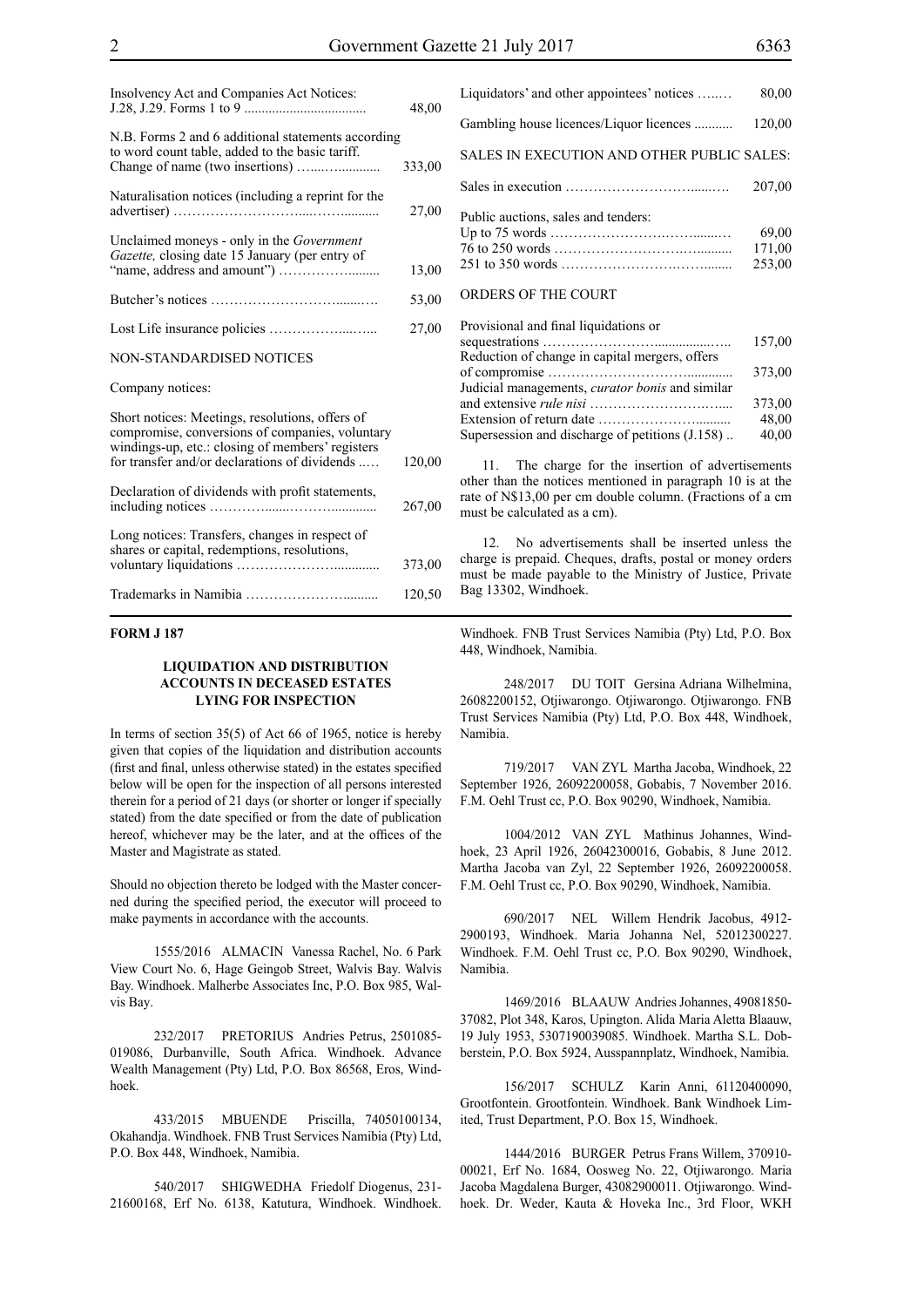House, Jan Jonker Road, Ausspannplatz, P.O. Box 864, Windhoek, Namibia.

1106/2007 BRUWER Gert Petrus, 37121900084, Erf No. 999, Block B, Rehoboth. Rehoboth. Windhoek. Dr. Weder, Kauta & Hoveka Inc., 3rd Floor, WKH House, Jan Jonker Road, Ausspannplatz, P.O. Box 864, Windhoek, Namibia.

1394/2016 WOODWARD Calvin Arthur. Windhoek. A. Vaatz & Partners, P.O. Box 23019, Windhoek.

2101/2015 ANGERMUND Anna Maria, 260114- 0200075, Erf No. Rehoboth B219. Rehoboth. Windhoek. V.T. van Wyk Attorneys, P.O. Box 4953, Rehoboth.

 $\frac{1}{2}$ 

#### **FORM J 193**

#### **NOTICE TO CREDITORS IN DECEASED ESTATES**

All persons having claims against the estates mentioned below are hereby called upon to lodge their claims with the executors concerned, within 30 days (or otherwise as indicated) calculated from the date of publication hereof. The information is given in the following order: Estate number, surname and Christian names, date of birth, identity number, last address, date of death; surviving spouse's names, surname, date of birth and identity number; name and address of executor or authorised agent, period allowed for lodgement of claims if other than 30 days.

809/2016 KALENGA Lukas Shitongeni, Windhoek, 24 May 1977, 77052410192, Aussenkehr, 10 April 2016. Ester Kaitumburua Kandji, 24 July 1984, 84072410500. Mungu Wills & Estate Administration cc, Omatjene Street, Windhoek, P.O. Box 98321 Pelican Square, Hochland Park.

923/2017 HOFFMANN Wilhelmina Cornelia, Windhoek, 24 April 1920, 20042400120, 4 Michael van Niekerk Street, Mariental, 14 May 2017. M.W.G. Liebenberg, P.O. Box 13, Mariental.

409/2017 VAN ZYL Jacob Erasmus, Windhoek, 19 December 1944, 44121900049, Daan Viljoen Old Age Home, Keetmanshoop, 4 February 2017. Lukas Johannes van Zyl, 43051200182. M.W.G. Liebenberg, P.O. Box 13, Mariental.

922/2017 WALTER Frederich Robert, Windhoek, 2 February 1940, 40020200773, 9 Park Street, Mariental, 26 May 2017. Aletta Susanna Walter, 45080800623. M.W.G. Liebenberg, P.O. Box 13, Mariental.

858/2017 VAN DER COLFF Hendrick, Windhoek, 29 September 1933, 33092900022, Ross Street No. 10, Erf No. 6079, Windhoek West, 18 February 2017. Dr. Weder, Kauta & Hoveka Inc., 3rd Floor, WKH House, Jan Jonker Road, Ausspannplatz, P.O. Box 864, Windhoek, Namibia.

853/2017 NOU-GAWASEB Renathe, Windhoek, 3 November 1971, 71110300115, Erf No. 239, Copenhagen Street, Otjomuise, Windhoek, 1 February 2017. Paulus Nou-Gawaseb, 6 September 1959, 59090600302. Dr. Weder, Kauta & Hoveka Inc., 3rd Floor, WKH House, Jan Jonker Road, Ausspannplatz, P.O. Box 864, Windhoek, Namibia.

1000/2017 FREDERICKS Anna Maria, Windhoek, 4 September 1945, 45090400334, Erf 4694, Kores Street, Soweto, Katutura, Windhoek, 18 April 2016. FNB Trust Services Namibia (Pty) Ltd, P.O. Box 448, Windhoek, Namibia.

1025/2017 BLOM Maria Elizabeth, Windhoek, 13 April 1953, 53041300117, Okahandja, 27 February 2017. Marthinus Gerhardus Blom, 3 November 1949, 49110300058. FNB Trust Services Namibia (Pty) Ltd, P.O. Box 448, Windhoek, Namibia.

1048/2017 KERINA Naomi, Windhoek, 9 November 1963, 63110900491, Windhoek, 5 June 2017. Mburumba Kerina, 9 November 1963, 63110900491. FNB Trust Services Namibia (Pty) Ltd, P.O. Box 448, Windhoek, Namibia.

726/2017 WINDHAUS Luise, Windhoek, 2 October 1919, 19100200107, Windhoek, 2 April 2017. Standard Executors & Trustees, P.O. Box 2164, Windhoek, Namibia.

1987/2016 VOLKWYN Johanna Elizabeth, Windhoek, 16 September 1950, 50091600332, Rehoboth, 6 October 2016. Standard Executors & Trustees, P.O. Box 2164, Windhoek, Namibia.

822/2017 ACKERMANN Frauke Heidemarie, Windhoek, 42090800267, 4 Von Burgsdorf Street, Windhoek, 17 April 2017. ENSafrica, Namibia (incorporated as LorentzAngula Inc.), LA Chambers, Ausspann Plaza, Dr Agostinho Neto Road, Windhoek, Namibia.

882/2017 ERASMUS Vanessa Bridgette, Windhoek, 15 October 1964, 6410150166085, Walvis Bay, 25 March 2017. Bernard Timothy Erasmus, 10 March 1955, 55031000813. Bank Windhoek Ltd, P.O. Box 15, Windhoek.

1004/2017 STAFFORD Trevor John, Windhoek, 14 June 1948, 48061400480, Karibib, 13 May 2017. F.M. Oehl Trust cc, P.O. Box 90290, Windhoek, Namibia.

519/2017 SCHOLTZ Gert Gerhardus, Windhoek, 26 October 1952, 52102600335, Erf 122 B, Rehoboth, Windhoek. Henrietta Gertruida Scholtz, 18 November 1948, 48110800122. W.T. Christians Legal Practitioners, Erf 122B, P.O. Box 4499, Rehoboth.

 $\frac{1}{2}$ 

#### **FORM 4**

#### **LIQUIDATION ACCOUNTS AND PLANS OF DISTRIBUTION OR CONTRIBUTION IN SEQUESTRATED ESTATES OR COMPANIES BEING WOUND UP**

Pursuant to section 77 of the Co-operatives Act 1996 (as amended) notice is hereby given that the liquidation accounts and plans of distribution or contribution in the estates or companies/cooperatives mentioned below, will lie for inspection of creditors at the offices of the Registrar of Co-operatives, Luther Street, Windhoek and Investment Trust Company (Pty) Ltd .The particulars given are the following order: Name and description of estate/cooperative, description of account, place of account lying for inspection.

W07/12 **DB Electrical Distributors and Lighting Close Corporation** (in liquidation). First and Final Liquidation and Distribution Account. Office of the Master of the High Court,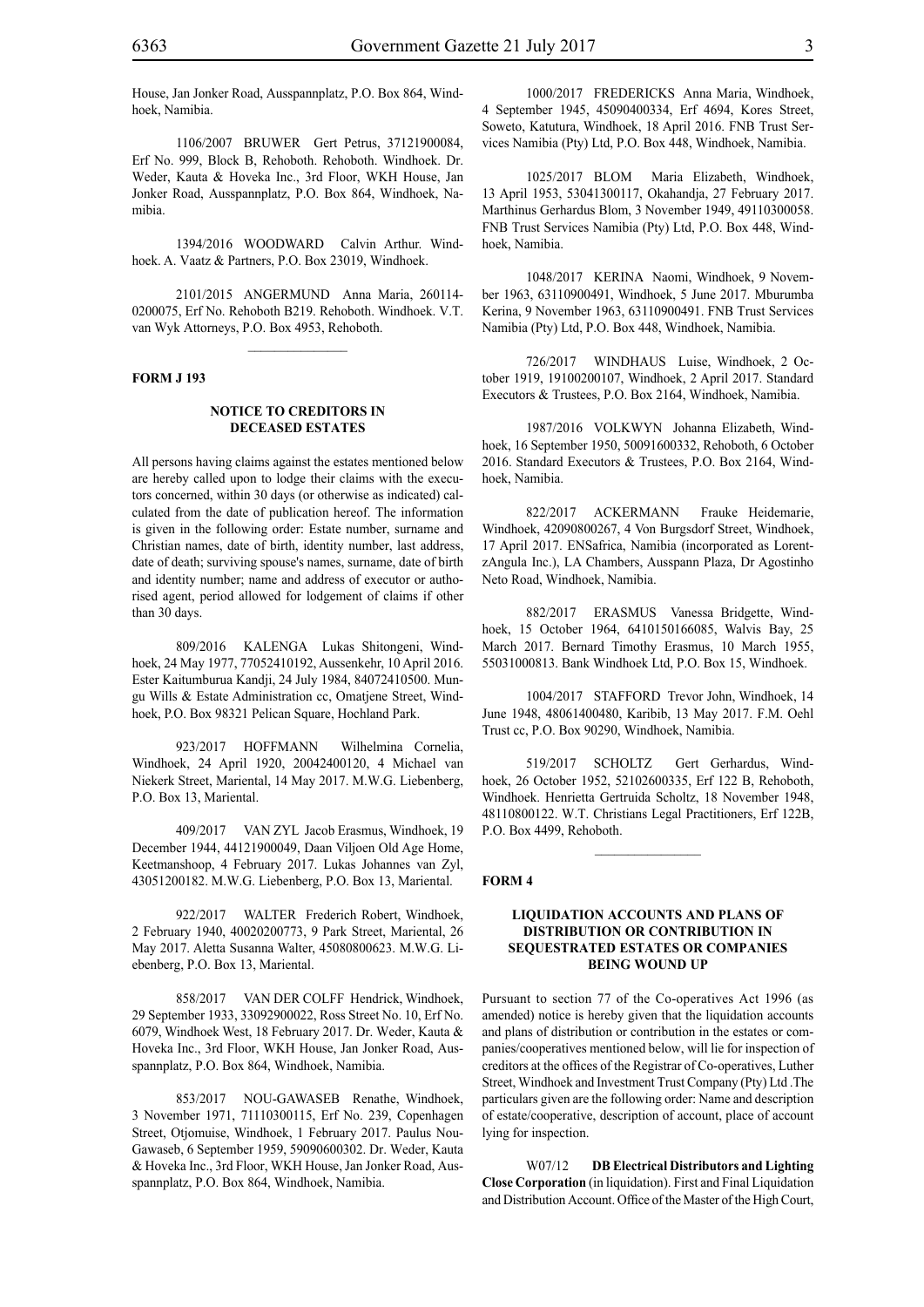Windhoek for a period of 14 days as from 21 July 2017. Alwyn **RULER INVESTMENTS (PTY) LTD** First Defendant van Straten, P.O. Box 32098, Windhoek.  $\frac{1}{2}$ 

#### **IN THE HIGH COURT OF NAMIBIA MAIN DIVISION - WINDHOEK CASE NO: I 1533/2014**

In the matter between:

#### **FIRST NATIONAL BANK OF NAMIBIA LIMITED** Plaintiff

and

**WILLEM JOHANNES PETRUS CLOETE** First **FIX IT RENOVATION AND CONSTRUCTION CC** Second

**NOTICE OF SALE IN EXECUTION**

## **REG NO. 2011/0775**

#### **NOTICE OF SALE IN EXECUTION OF IMMOVABLE PROPERTY**

Pursuant to a Judgment of the above Honourable Court granted on 18 FEBRUARY 2016, the following immovable property will be sold without reserve and voetstoots by the Deputy Sheriff of the District of **SWAKOPMUND** on **4 AUGUST 2017** at **10h00** at ERF 624, MONDESA (EXTENSION NO. 1) SWA-KOPMUND.

> waiting area; 7x offices, 1 x tea kitchen, 1 x record room, male and female toilet facilities. The 2 flats are identical and each flat accommodates a lounge, kitch-

> Upper Level  $-384m^2$ : This level accommodates the Mangers office/boardroom area with separate toilet with basin, waiting area, 4x offices, training room, entertainment area, stationery, male and

> Workshop  $1 - 1,375m^2$ : This triple volume structure accommodates a large

> Workshop  $2 \& 3 - 2{,}221m^2$ : This double volume structure accommodates 2 large workshops, each with an area of 1,000

> Staff Ablution: This building accommodates a locker room, tea kitchen and all

en, bedroom and bathroom.

female toilet facilities

staff ablution facilities

The "Conditions of Sale-in-Execution" will lie for inspection at the office of the Deputy Sheriff at SWAKOPMUND and at the Head Office of Plaintiff at WINDHOEK and Plaintiffs Attorneys, Fisher, Quarmby & Pfeifer, at the undermentioned

 $\frac{1}{2}$ 

Dated at WINDHOEK this 29th day of JUNE 2017.

FISHER, QUARMBY & PFEIFER LEGAL PRACTITIONER FOR PLAINTIFF c/o Robert Mugabe & Thorer Streets

entrance on Burg Street

workshop area

m2

|                          | <b>CERTAIN:</b>       | Erf No. 624 Mondesa (Extension No. 1)                                                                                                                                  |
|--------------------------|-----------------------|------------------------------------------------------------------------------------------------------------------------------------------------------------------------|
| Defendant                | SITUATE:              | Registration Division "G"<br>Erongo Region                                                                                                                             |
| Defendant                | <b>MEASURING:</b>     | 7 262 (seven two six two) square metres                                                                                                                                |
| able Court<br>E OF N\$12 | <b>CONSISTING OF:</b> | Double Storey Office Block<br>Ground Level - 379m <sup>2</sup> : This level com-<br>prises of an office area and 2 flats. The<br>office area accommodates a reception/ |

In execution of a Judgement of the above Honoura in the above action, a sale WITH RESERVE PRICE OF N\$12 180 311.82 PLUS INTEREST AT 2% P.A. AS FROM 31 AU-GUST 2017 will be held by the Deputy Sheriff, **Maltahohe**, at the Magistrate's Court, Maltahohe, on **28 JULY 2017**, at **11h00**, of the undermentioned property:

| <b>CERTAIN:</b>   | Farm Ober-Lahnstein No. 193                                                             |
|-------------------|-----------------------------------------------------------------------------------------|
| SITUATE:          | Registration Division "P"<br>Hardap Region                                              |
| <b>MEASURING:</b> | 20 360,229 (two nil three six comma<br>two two nine) hectares                           |
|                   | IMPROVEMENTS: Forty Four camps, twelve boreholes,<br>four solar numns one very huge all |

four solar pumps, one very huge allinclusive barn, four bedroom dwelling and two bedroom flat

TERMS 10% of the purchase price and the auctioneers' commission must be paid on the date of the sale. The further terms and conditions of the sale will be read prior to the auction and lie for inspection at the office of the Deputy Sheriff, Maltahohe and at the offices of the execution creditor's attorneys.

 $\mathcal{L}_\text{max}$ 

DATED at WINDHOEK this 2nd day of JUNE 2017.

DR WEDER KAUTA & HOVEKA INC Legal Practitioner for Plaintiff WHK HOUSE Jan Jonker Road WINDHOEK

**IN THE HIGH COURT OF NAMIBIA CASE No. I 4042/2015**

In the matter between:

and

**FIRST NATIONAL BANK OF NAMIBIA LIMITED** Plaintiff

address.

PO BOX 37 WINDHOEK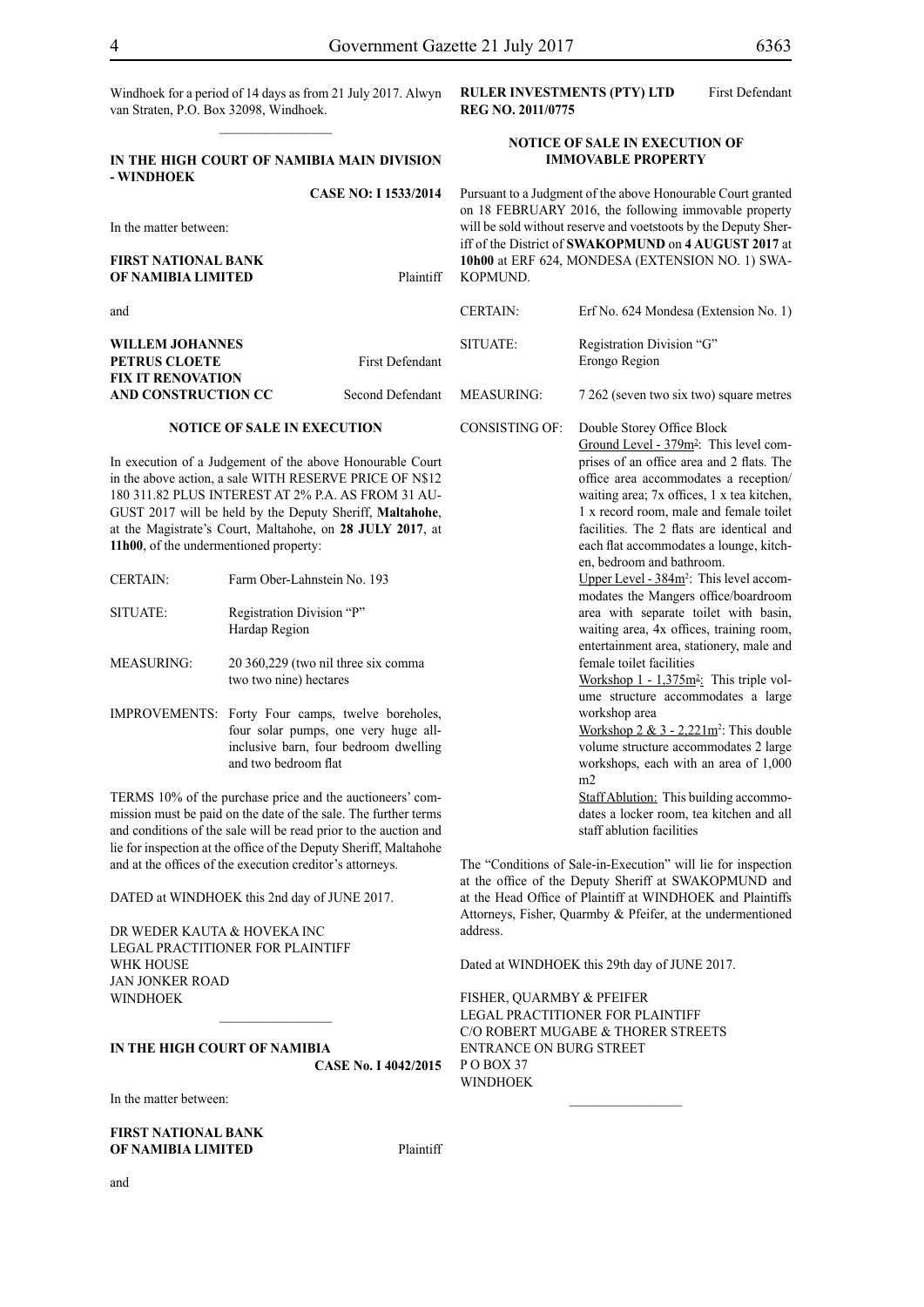#### **NOTICE OF ALIENATION OF BUSINESS IN TERMS OF SECTION 34(1) OF THE INSOLVENCY ACT NO. 24 OF 1936 AS AMENDED**

KINDLY TAKE NOTICE that **TIELMAN JOHANNES NEETHLING** sold the property as business and going concern situated **PORTION 1 (AMEISENBERG) OF THE FARM DANNENBERG NO. 149** and **REMAINING PORTION OF THE FARM DANNENBERG NO. 149** to **GREEN PROPERTY INVESTMENTS NUMBER SEVENTY ONE (PTY) LTD** with effective date the date of registration of transfer at the Deeds Office of Windhoek of the immovable property situated at **PORTION 1 (AMEISENBERG) OF THE FARM DANNENBERG NO. 149** and **REMAINING PORTION OF THE FARM DANNENBERG NO. 149,** together with cancellation of all existing bonds of the Seller over the immovable property, if any, together with registration of a new bond by the Purchaser over the immovable property, who will then continue to trade under the name **GREEN PROPERTY INVESTMENTS NUMBER SEVENTY ONE (PTY) LTD** at the same address for his own account.

FRANCOIS ERASMUS AND PARTNERS LEGAL PRACTITIONERS FOR SELLER NO. 5 CONRAD STREET, WINDHOEK P O BOX 6202 WINDHOEK

#### **NOTICE OF REGISTRATION AS A WELFARE ORGANISATION**

 $\frac{1}{2}$ 

The **Promiseland Trust** applied for registration as a welfare organisation in terms of Section 19 of the National Welfare Act, 1965 (Act No. 79 of 1965), as amended.

The objects of the organization read as follows:

- 1. To improve the quality of life of vulnerable children by providing in their basic needs.
- 2. To empower vulnerable people to become self-reliant through skills training in the area of entrepreneurship and business management.
- 3. To solicit funds in order to achieve the objectives of the organisation.

Any person or persons desiring to raise objections against the registration of the organisation must submit such representations to the Permanent Secretary of the Ministry of Health and Social Services, Private Bag 13198, Windhoek within twentyone days as from the date of this advertisement

P. GREEFF THE CHAIRPERSON P.O Box 4022 WALVIS RAY

#### **CASINO'S AND GAMBLING HOUSE ACT, 1994**

 $\frac{1}{2}$ 

#### **NOTICE OF APPLICATION IN TERMS OF THE CASINOS AND GAMBLING HOUSES ACT, 1994 (ACT 32 OF 1994) SECTION 16 (3) FOR THE PERMANENT REMOVAL OF A GAMBLING HOUSE LICENCE**

Notice is hereby given of the application for the removal of a licence of which the details are given below. Any person who

wishes to object to the application in terms of section 19 (1) may submit his/her objection in the prescribed manner to the secretary not later than 21 days after the publication of this notice.

| Name of applicant:                                                     | Shawapala Entertainment CC                                  |
|------------------------------------------------------------------------|-------------------------------------------------------------|
| Type of license:                                                       | Gambling house license                                      |
| Name of accommodation<br>establishment or retail<br>liquor business:   | Epale's Joy<br>Grootfontein                                 |
| Physical address of<br>premises to which the<br>license will be moved: | Erf 2312<br><b>Schniz Street</b><br>Ausspannplatz, Windhoek |

S. Shikongo **SECRETARY** 

#### **CASINO'S AND GAMBLING HOUSE ACT, 1994**

#### **NOTICE OF APPLICATION IN TERMS OF THE CASI-NOS AND GAMBLING HOUSES ACT, 1994 (ACT 32 OF 1994) SECTION 16 (2) FOR TRANSFER OF A GAM-BLING HOUSE LICENCE**

Notice is hereby given of the application for the removal of a licence of which the details are given below. Any person who wishes to object to the application in terms of section 19 (1) may submit his/her objection in the prescribed manner to the secretary not later than 21 days after the publication of this notice.

| Name of applicant:                                                   | Epafras Haimene                              |
|----------------------------------------------------------------------|----------------------------------------------|
| Type of license:                                                     | Gambling house license                       |
| Name of accommodation<br>establishment or retail<br>liquor business: | Epale's Joy<br>Grootfontein                  |
| Name of proposed<br>transferee:                                      | Shawapala Entertainment CC                   |
| Physical address of<br>premises to which the<br>application applies: | Erf 730<br>Omulunga Township<br>Grootfontein |

S. Shikongo **SECRETARY** 

#### **NOTICE OF LOST LAND TITLE NO. G340**

 $\frac{1}{2}$ 

Notice is hereby given that I, **Lana Michelle Maletzky** intend to apply for a certified copy of:

| <b>CERTAIN:</b> | Erf No. Rehoboth G340                    |
|-----------------|------------------------------------------|
| MEASURING:      | 980 square meters                        |
| SITUATE:        | In the Town of Rehoboth<br>Hardap Region |
| DATED:          | 19 May 1989                              |